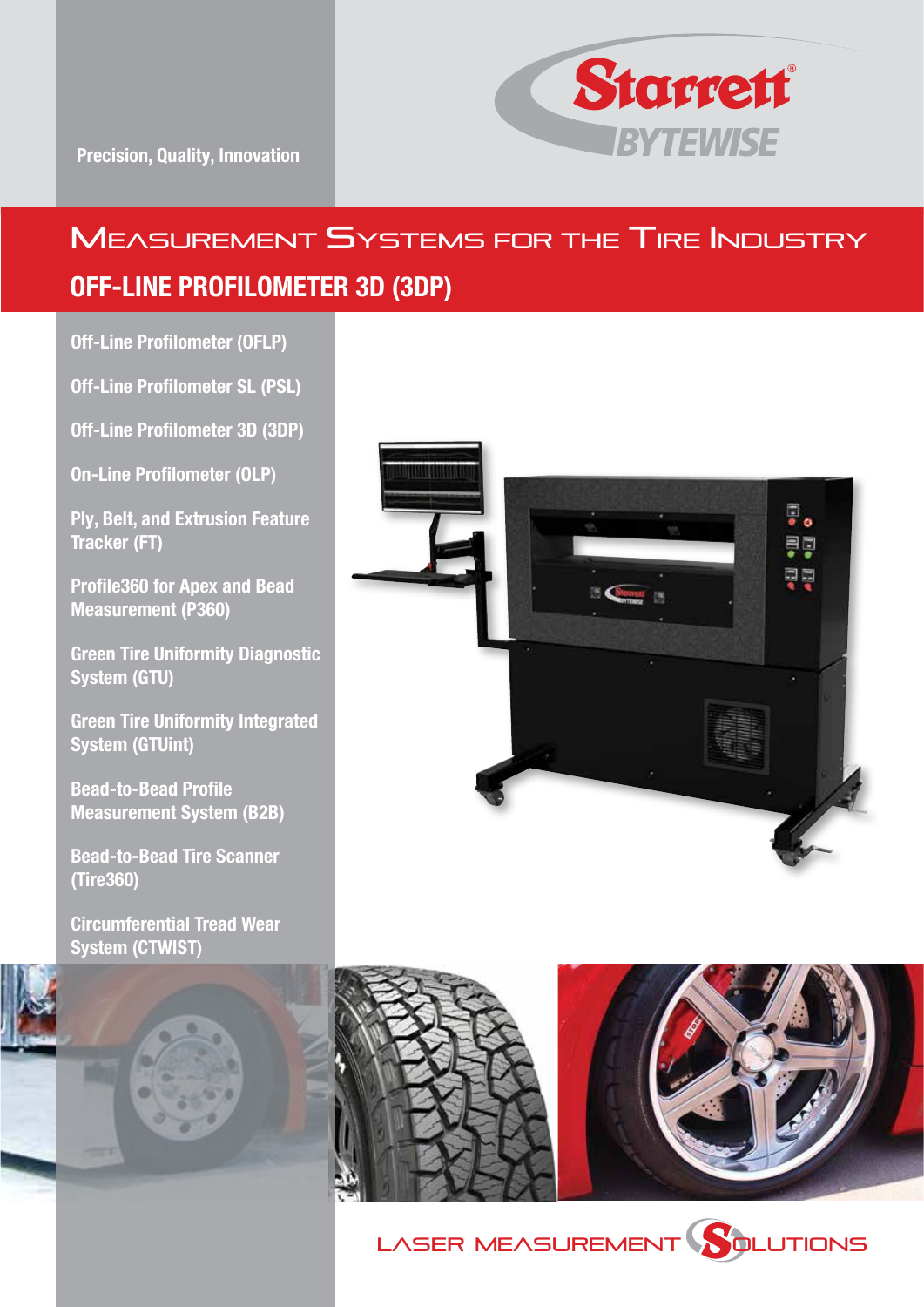## Off-Line Profilometer 3D (3DP)

The Profilometer3D is the third-generation offline Profilometer from Starrett-Bytewise, and comes after 20 years of product experience. Profilometer3D is used to verify the accuracy of newly-cut dies by checking the extrusion dimensions. Its accuracy and speed helps reduce the number of die trials needed to approve a new die for production. Once the die is in production, Profilometer3D is used to check each run for overall quality, and to monitor for die wear. Under ideal conditions it is favorable to run tread extrusions so that the three main parameters – thickness, width and weight, are as near as possible to the lower control limits. This reduces the cost of the compound consumed. In practice extrusion lines normally operate with some if not all parameters above the limits.

Since the tread measurements are used to tune the die dimensions, reductions to measurement uncertainty directly relate to improved die accuracy, which translates into less "running heavy".

Profilometer3D is built on a monolithic granite superstructure in the "Academy Black" granite fabricated by Starrett Tru-Stone™ Technologies. This granite was selected due to its excellent properties for machinability, flatness, and coefficient of thermal expansion. Sensors are mounted to servo-motor controlled traversing slides mounted top and bottom. Linear travel is encoded to 5um intervals. Profilometer3D is positioned on a wheel cart with locking casters.



#### **SENSOR TECHNOLOGY**

Profilometer3D utilizes CrossCheck2T line laser sensors. These sensors project a laser line across the tread, and view the laser line with two CMOS cameras, one each side of the laser line. The resulting images are transformed into dimensional coordinates using triangulation methods. The two images are combined so that any data lost due to triangulation blockage of one camera can be augmented by data from the other camera. CrossCheck2T sensors employ high-speed CMOS detectors that run at frequencies 1,000 Hz and higher. The Starrett-Bytewise CMOS-based sensors were introduced in 2002 and there are over 3,000 sensors in use.



#### **SELF-CALIBRATION**

A multi-step certified gauge block is mounted at the start position. At the beginning of each scan the gauge block is measured. If the gauge block measurements are inside the allowable range the measurement cycle is executed using the current calibration values. If the gauge block measurement is outside the allowable tolerance the calibration offset is automatically adjusted. This means that the system is self-calibrating. This self-calibration compensates for error due primarily to temperature change in the environment. The gauge block spans the entire width of the laser line. The calibration adjustments can be set to update automatically or to prompt the user to accept the changes. We log all calibration changes along with the temperature in the top and bottom chambers.



**Starrett RYTEWISE**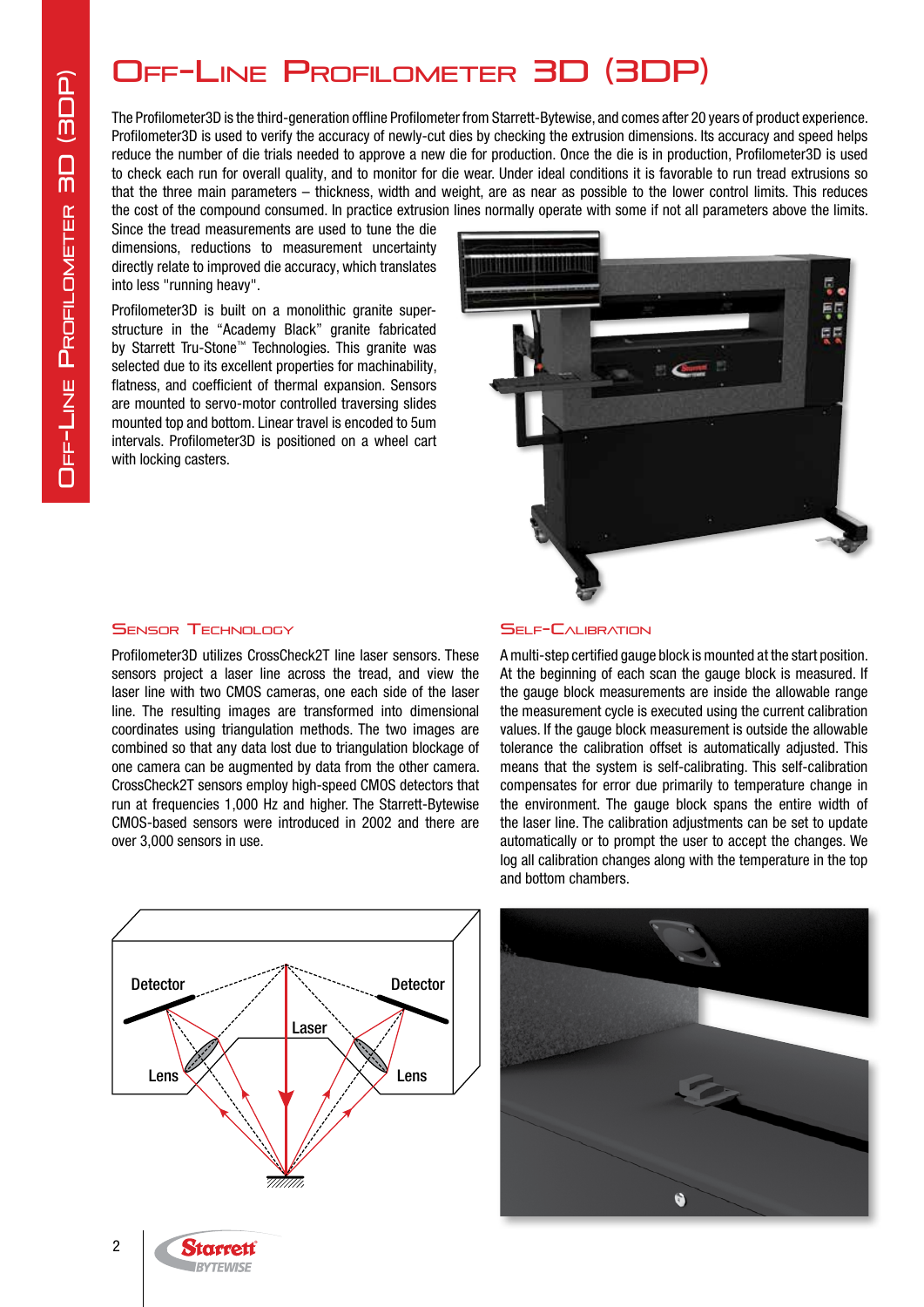#### **SOFTWARE**

Profilometer3D software overlays the measured profile to a specified profile and compares the X and Y coordinates for all breakpoints. In the screen at right the top window displays the entire tread. The center window displays the thickness and width values for each breakpoint, with the actual measurement values displayed above, and specification values below the profile image. The bottom window displays the subtraction of the specification from actual, with upper and lower control limits indicated by the red lines.

The zoom view at right shows the visual image, or light intensity, of the 25mm wide tread profile aligned to the point data waveform. This clearly shows the small die lines. This enables the operator to check the positions of any breakpoints relative to any die line. This has proven difficult for many systems due to the small size of the die lines.

The design editor is tab driven, with tabs for Points, Thickness Zones, Width Zones, and Tolerances. Die break points are entered in the window shown at right, and can be imported as ASCII text characters. Note that all profile points must be entered first, and then the Zones are constructed from these points.





#### Measurement Capability

No measurement system is exact, and all measurement systems have some degree of uncertainty, or error. We characterize measurement uncertainty by the Error of Measure method (EoM). EoM characterizes the inherent variation or capability of the equipment itself without regard to contributions from external sources. EoM is a means to express the capability of the measurement system that includes both the bias and repeatability components of variation. EoM encompasses the 99% confidence interval.

| <b>Parameter</b>                              | µm  |
|-----------------------------------------------|-----|
| Thickness Error of Measure (bias $+3\sigma$ ) | 25  |
| Thickness Bias (typical)                      | 15  |
| Thickness Repeatability (typical) $1\sigma$   | 3.3 |
| Width Error of Measure (bias $+3\sigma$ )     | 250 |
| Width Bias (typical)                          | 100 |
| Width Repeatability (typical) 1σ              | 50  |

Error of Measure (EoM) is representative of the system's error in measuring a known value. It is calculated as the absolute value of the Bias plus 3σ for the measurement series. EoM is reported as two values - one for thickness and one for width.

Bias is the average error from the known value. It is calculated as the absolute value of the average measurement minus the known value.

Repeatability is representative of the system's ability to monitor process variation. It is calculated as the range (maximum minus minimum) divided by 6, and expressed as the 1-sigma standard deviation of the measurement series.

Even if the measurement uncertainty is zero, there is measurand uncertainty – the uncertainty in how well the sample measured represents the overall tread. As measurement uncertainty approaches zero, the measurand uncertainty can become the main source of variation. Profilometer3D acquires 512 tracks across 25mm width. This permits one to assess an area wide enough to average out variations and edge artifacts, something that can't be done with a single track area of interest.

#### Standards Compliance

- Low Voltage Directive 2006/95/EC
- EMC Directive 2004/108/EC
- Machinery Directive 2006/42/EC

#### LASER SAFETY CLASS

- CDRH Class 3A
- IEC 60825-1 Class 3R